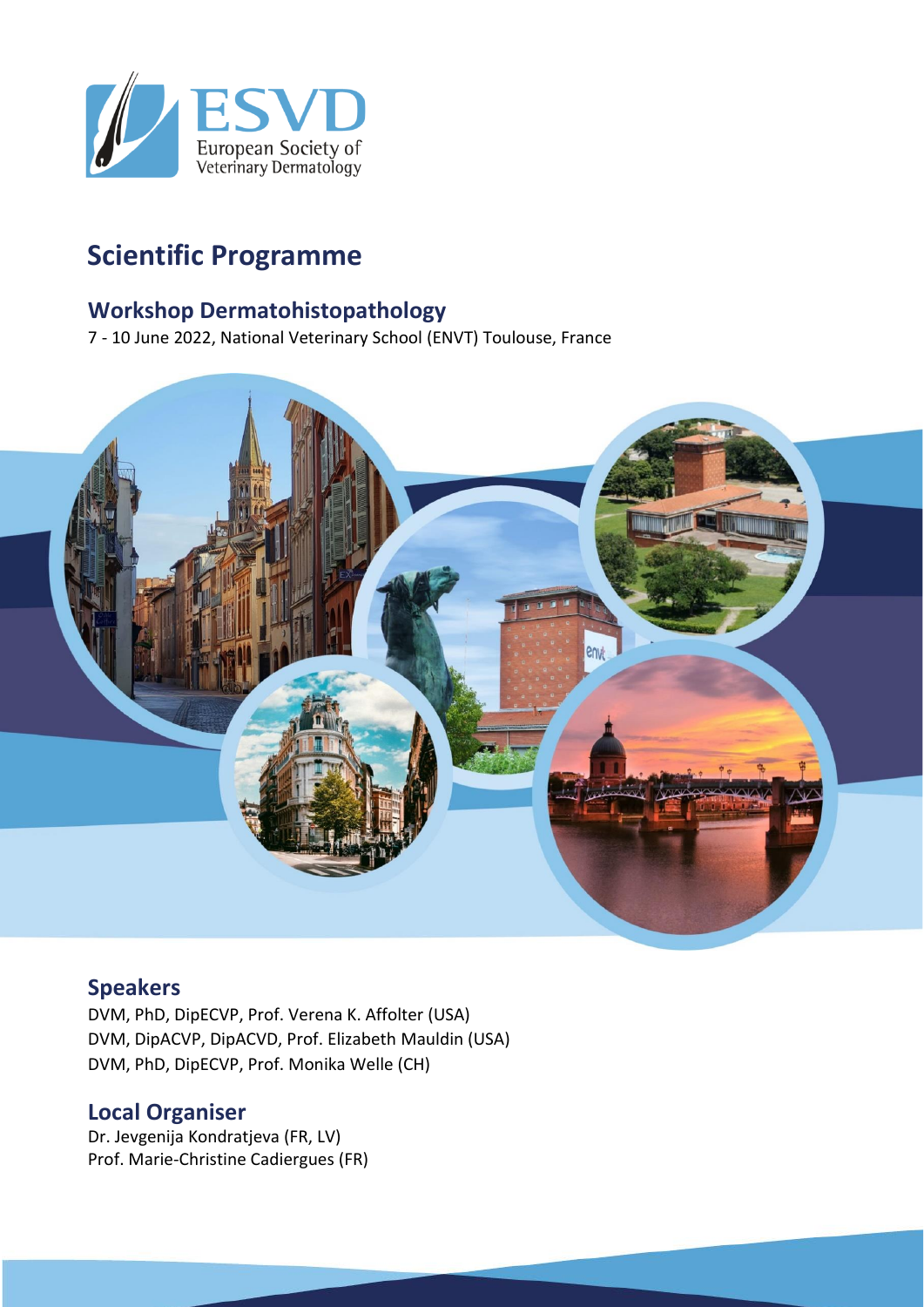# **Tuesday 7 June 2022**

| Time            | <b>Title</b>                                              |
|-----------------|-----------------------------------------------------------|
| $08:30 - 09:00$ | Registration                                              |
| $09:00 - 09:30$ | Basic biopsy principles (E. Mauldin)                      |
| $09:30 - 10:15$ | Dermpath reaction patterns I (M. Welle)                   |
| $10:15 - 10:45$ | Coffee Break                                              |
| $10:45 - 11:30$ | Dermpath reaction patterns II (M. Welle)                  |
| 11:30 - 12:30   | Cytotoxic/interface disorders (V. Affolter)               |
| $12:30 - 13:30$ | Lunch                                                     |
| $13:30 - 14:15$ | Cornification/keratinization (E. Mauldin)                 |
| $14:15 - 15:00$ | Disorders of cornification (E. Mauldin)                   |
| 15:00 - 15:30   | Coffee break                                              |
| 15:30 - 18:00   | Histology lab (all speakers)                              |
| 18:30           | Bus transportation to the boat - Sponsored by Royal Canin |
| 19:00           | Welcome drink and dinner on the boat - Sponsored by       |
|                 | Royal Canin                                               |
| 22:30           | Bus transport to the Veterinary School                    |

# **Wednesday 8 June 2022**

| <b>Time</b>     | <b>Title</b>                                           |
|-----------------|--------------------------------------------------------|
| $09:00 - 10:00$ | Techniques (V. Affolter)                               |
| $10:00 - 11:00$ | Inflammatory disease of the hair follicle (E. Mauldin) |
| $11:00 - 11:30$ | Coffee break, sponsored by Ceva                        |
| 11:30 - 13:00   | Histology lab (all speakers)                           |
| $13:00 - 14:00$ | Lunch                                                  |
| 14:00 - 15:30   | Non-inflammatory alopecia (M. Welle)                   |
| $15:30 - 16:00$ | Coffee Break, sponsored by Ceva                        |
| $16:00 - 18:00$ | Histology lab (all speakers)                           |
| 18:30           | Bus transportation to the city center                  |
| 19:00           | Guided tour                                            |
| 20:30           | Dinner                                                 |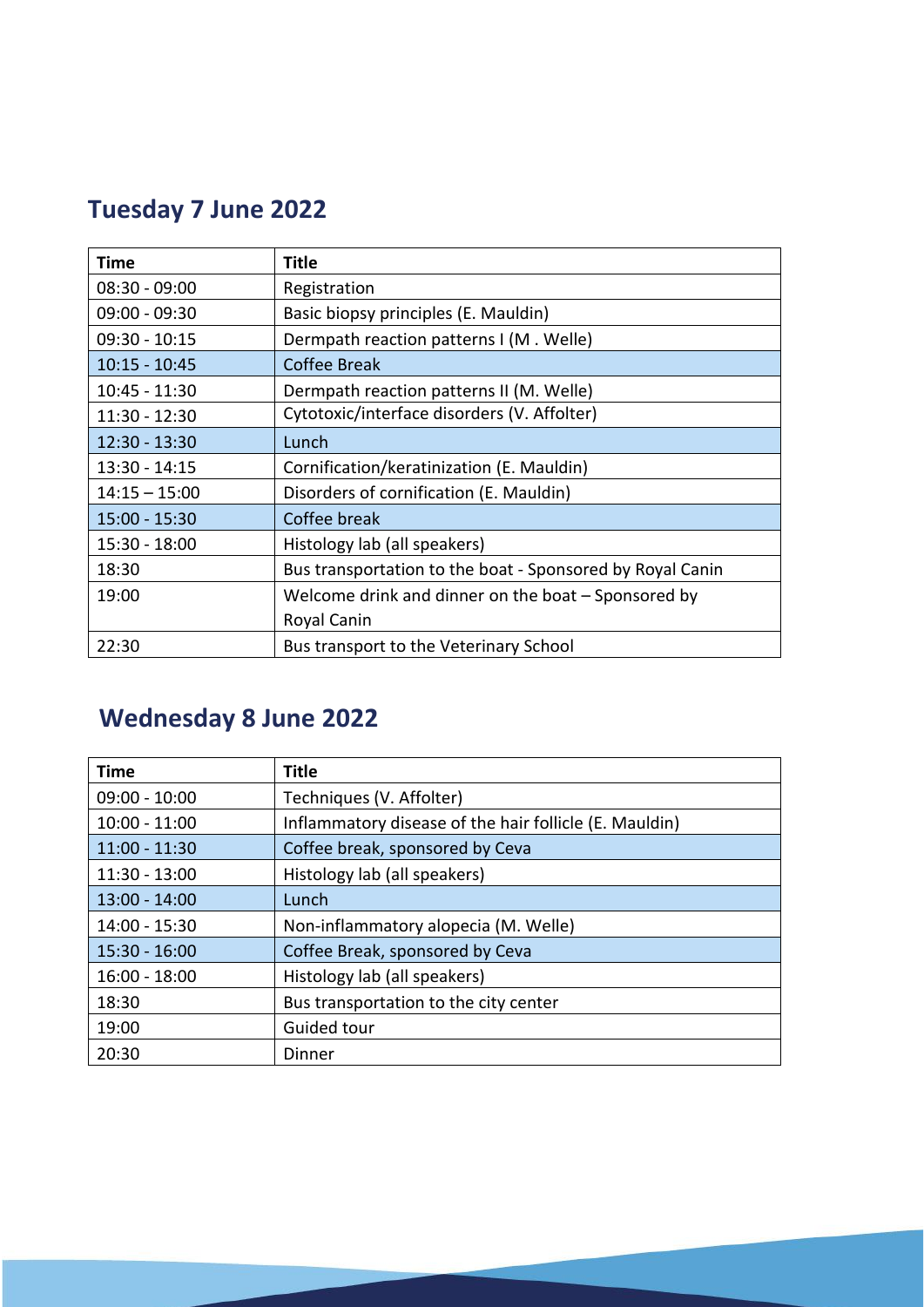

### **Thursday 9 June 2022**

| <b>Time</b>     | <b>Title</b>                               |
|-----------------|--------------------------------------------|
| $09:00 - 10:00$ | Vasculitis (V. Affolter)                   |
| $10:00 - 11:00$ | Nodular to diffuse dermatitis (E. Mauldin) |
| $11:00 - 11:15$ | Sponsor presentation by ICF/DRN/Nextmune   |
| $11:15 - 11:45$ | Coffee break                               |
| $11:45 - 13:15$ | Histology lab (all speakers)               |
| $13:15 - 14:15$ | Lunch                                      |
| $14:15 - 15:15$ | Vesicular/pustular dermatosis (M. Welle)   |
| $15:15 - 16:15$ | Histology lab (all speakers)               |
| $16:15 - 16:45$ | <b>Coffee Break</b>                        |
| $16:45 - 18:15$ | Histology lab (all speakers)               |

## **Friday 10 June 2022**

| <b>Time</b>     | <b>Title</b>                       |
|-----------------|------------------------------------|
| $09:00 - 11:00$ | Case-based workshop (all speakers) |
| $11:00 - 11:30$ | Coffee break                       |
| $11:30 - 12:30$ | Review of cases (V. Affolter)      |
| $12:30 - 13:30$ | Lunch                              |
| 13:30 - 15:00   | Mock exam (all speakers)           |
| $15:00 - 15:30$ | <b>Coffee Break</b>                |
| 15:30 - 16:30   | Mock exam review (all speakers)    |
| 16:30 - 17:00   | Feedback rounds (all speakers)     |